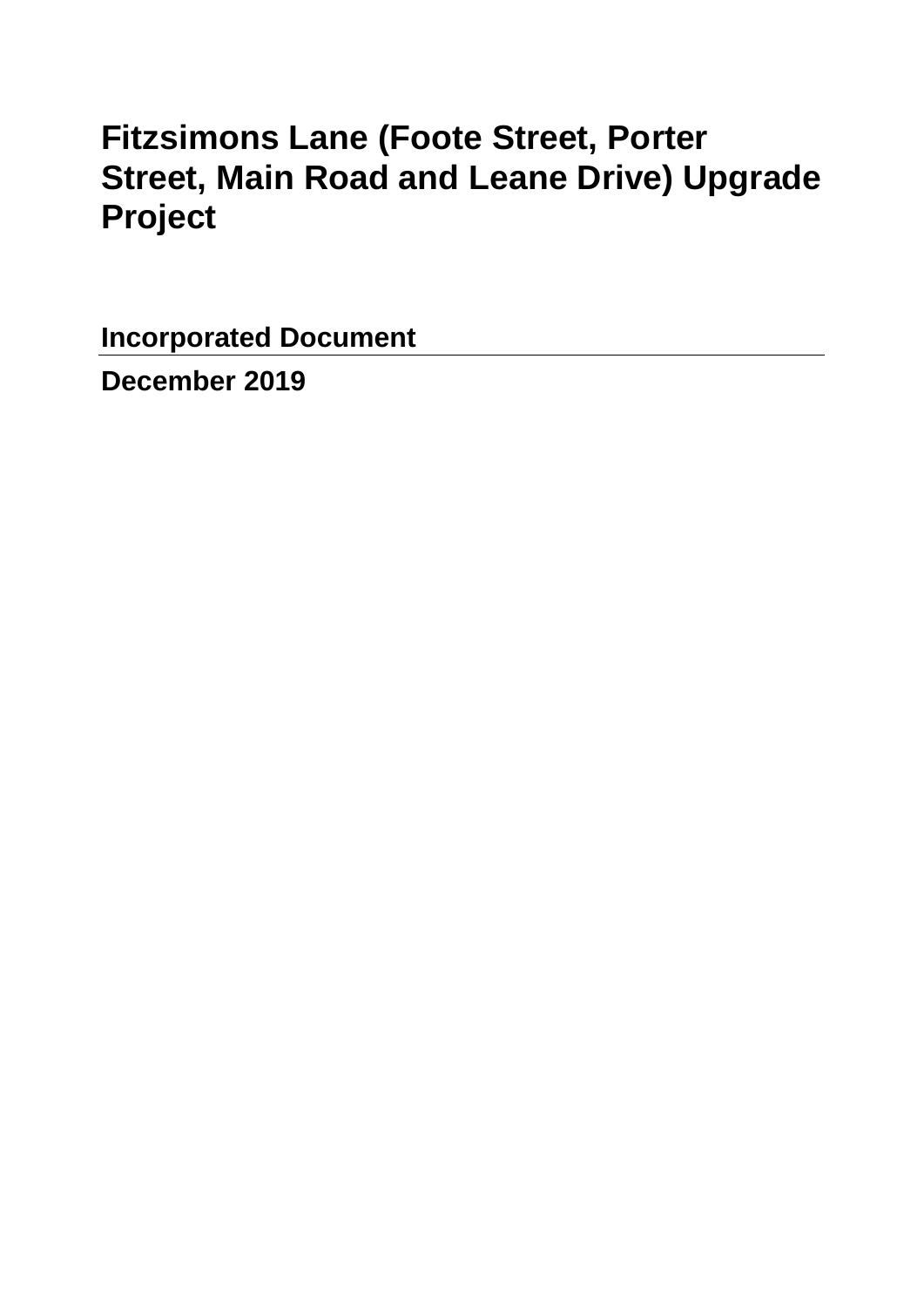# **1.0 INTRODUCTION**

- 1.1 This document is an incorporated document in the Banyule, Manningham and Nillumbik Planning Schemes (the planning schemes) pursuant to section 6(2)(j) of the *Planning and Environment Act 1987*.
- 1.2 The land identified in Clause 3.0 of this document may be used or developed in accordance with the specific control in Clause 4.0 of this document.
- 1.3 The control in this incorporated document prevails over any contrary or inconsistent provision in the planning scheme.

# **2.0 PURPOSE**

2.1 The purpose of the control in this incorporated document is to allow the use and development of land described in Clause 3.0 of this document for the purposes of upgrading Fitzsimons Lane through intersection upgrades at Foote Street and Porter Street, Templestowe, Main Road and Leane Drive, Eltham (the project).

# **3.0 LAND TO WHICH THIS INCORPORATED DOCUMENT APPLIES**

- 3.1 The control in this incorporated document applies to land (project land) shown as:
	- SCO6 on the planning scheme maps forming part of the Banyule Planning Scheme.
	- SCO5 on the planning scheme maps forming part of the Manningham Planning Scheme.
	- SCO9 on the planning scheme maps forming part of the Nillumbik Planning Scheme.

# **4.0 CONTROL**

#### **Exemption from Planning Scheme Requirements**

- 4.1 Despite any provision to the contrary or any inconsistent provision in the planning schemes, no planning permit is required for, and no provision in the planning scheme operates to prohibit, restrict or regulate the use and development of the project land for the purposes of the project.
- 4.2 The project includes, but is not limited to, the following uses and development:
	- a. Roadworks including: the upgrading of Fitzsimons Lane and Williamsons Road through conversion of existing roundabouts at Main Road and Porter Street, intersection upgrades, conversion of bus lanes to all vehicle lanes between Porter Street and Foote Street and Main Road and Leane Drive intersection upgrade.
	- b. Creating or altering access to roads, including roads in a Road Zone Category 1 or land in a Public Acquisition Overlay.
	- c. Ancillary activities including, but not limited to:
		- i) creating and using lay down areas for construction purposes
		- ii) stockpiling of excavation materials
		- iii) constructing and using temporary site workshops and storage administration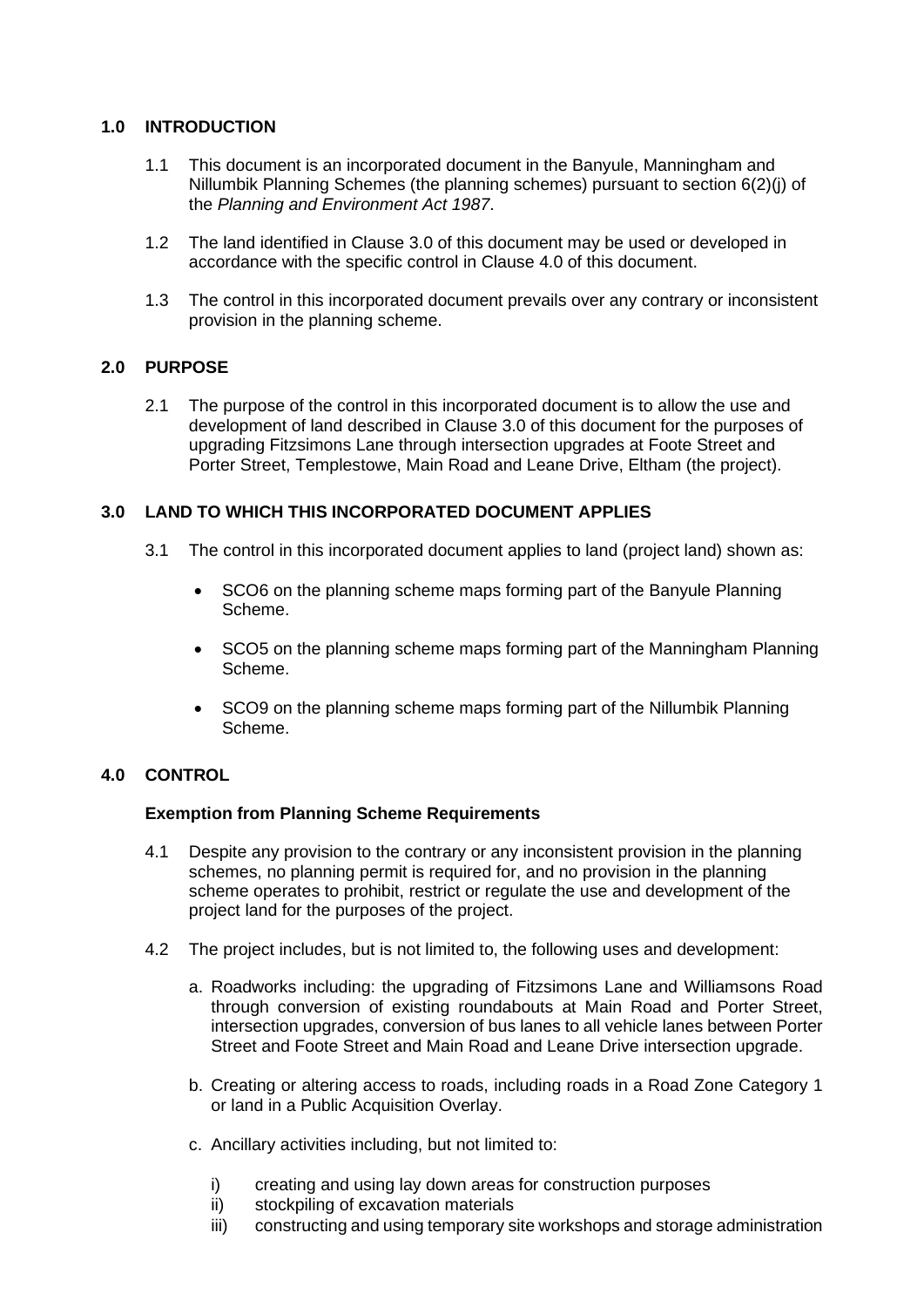and amenities buildings

- iv) removing, destroying or lopping trees and vegetation, including dead vegetation
- v) constructing scaffolding, working platforms and provision of pedestrian access to construction or maintenance sites
- vi) demolishing and removing buildings, structures and works
- vii) relocating, modifying and upgrading and installing services and utilities
- viii) constructing and using temporary access roads, diversion roads and vehicle parking areas
- ix) constructing fences, temporary site barriers and site security
- x) constructing or carrying out works to create or alter roads, carparking areas, bunds, mounds, shared use paths, landscaping, excavate land, salvage artefacts and alter drainage
- xi) earthworks including cutting and spoil removal, and formation of drainage works
- xii) displaying signs
- xiii) subdividing and consolidating land
- xiv) storage and assembly of materials required for the project
- xv) restoration and reinstatement works.

#### **Conditions**

- 4.3 The use and development permitted by this incorporated document must be undertaken in accordance with the following conditions:
- 4.4 Environmental Management
	- 4.4.1 An Environmental Management Strategy (EMS) must be prepared to the satisfaction of the Minister for Planning. The EMS must be prepared in consultation with the Banyule City Council, Manningham City Council, and Nillumbik Shire Council (the councils). The EMS must include:
		- a. A summary of key construction methodologies.
		- b. An overarching framework for site or works specific measures to reduce and manage environmental and amenity effects during construction of the project.
		- c. A summary of the consultation that informed the preparation of the EMS and a summary of the proposed ongoing engagement activities with the council, the community and other stakeholders during construction of the project, including enquiries and complaints management.
		- d. A summary of performance monitoring and reporting processes, including auditing to ensure environmental and amenity effects are reduced and managed during construction of the project.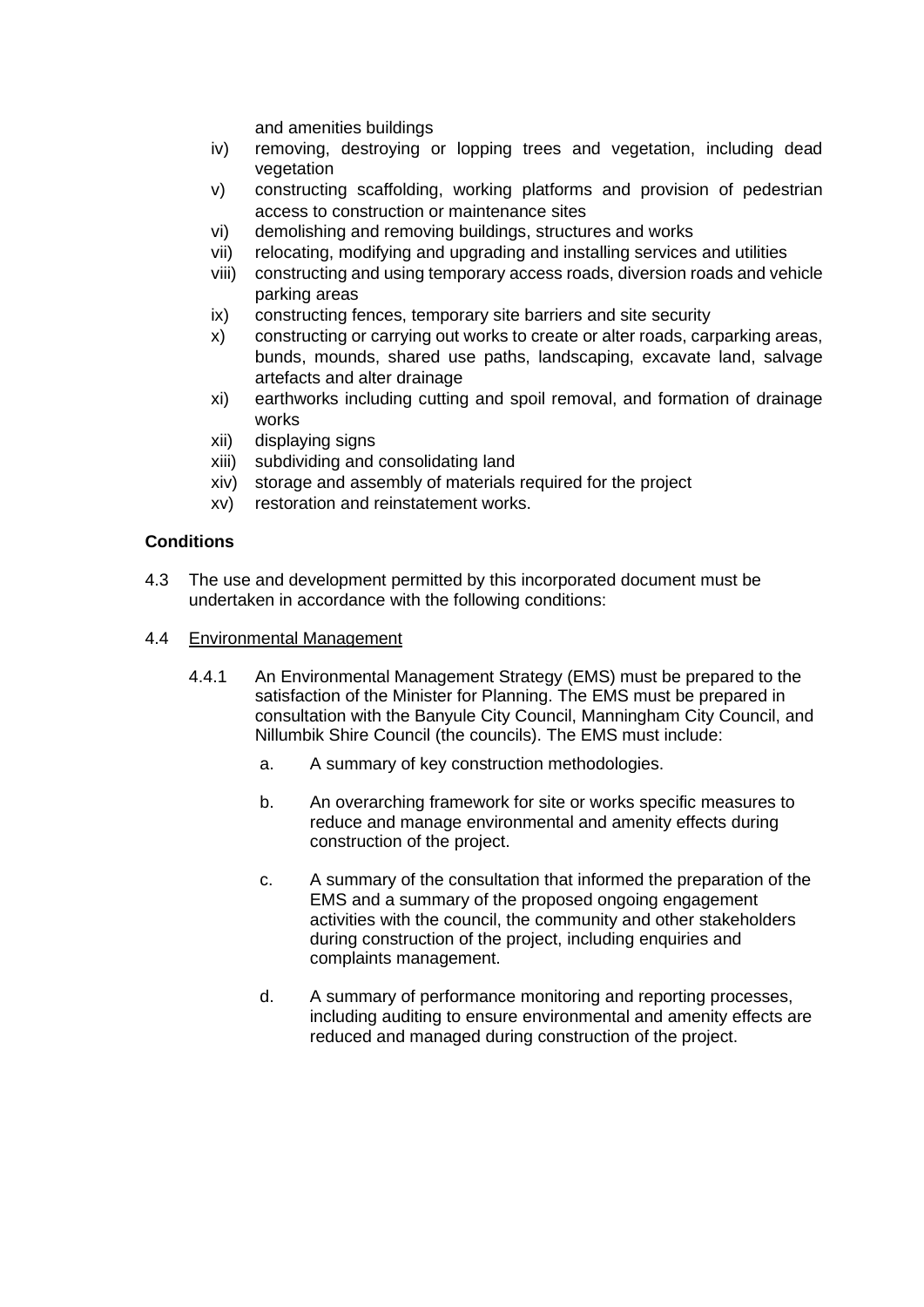#### 4.5 Native Vegetation

- 4.5.1 Prior to removal of native vegetation (excluding native vegetation removed under Clause 4.11), information about that native vegetation in accordance with Application Requirements 1, 5 and 9 of the *Guidelines for removal, destruction or lopping of native vegetation (DELWP, December 2017)* (Guidelines) must be provided to the satisfaction of the Secretary to the Department of Environment, Land, Water and Planning (DELWP). For the avoidance of doubt, the information provided to the Secretary to DELWP must include information about any native vegetation that has been, or is to be, removed under Clause 4.11.
- 4.5.2 Prior to removal of native vegetation (excluding native vegetation removed under Clause 4.11), the biodiversity impacts from the removal of that native vegetation must be offset in accordance with the Guidelines, and evidence that the required offset(s) has been secured must be provided to the Secretary to DELWP.
- 4.5.3 In exceptional circumstances, the Secretary to DELWP may vary the timing requirement in Clause 4.5.2.
- 4.5.4 The secured offset(s) for the project may be reconciled at the completion of the project in accordance with the *Assessor's handbook – Applications to remove, destroy or lop native vegetation (DELWP, October 2018)*.
- 4.5.5 For the purpose of this document, the term 'remove native vegetation' includes to destroy and/or lop native vegetation.
- 4.6 Utility Installation
	- 4.6.1 Where, but for this incorporated document, a planning permit would be required under the Banyule Planning Scheme, Manningham Planning Scheme, or Nillumbik Planning Scheme for buildings and works associated with an above-ground utility installation, site plans and elevations must be prepared to the satisfaction of the Minister for Planning.

#### 4.7 Flood Management

4.7.1 Buildings and works on land within the Urban Floodway Zone, Land Subject to Inundation Overlay or Special Building Overlay must be undertaken to the satisfaction of the relevant waterway or floodplain management authority.

#### 4.8 Heritage

4.8.1 A Tree Protection Management Plan must be prepared for River Red Gums within the Heritage Overlay (HO63), in consultation with Manningham City Council and to the satisfaction of the Minister for Planning.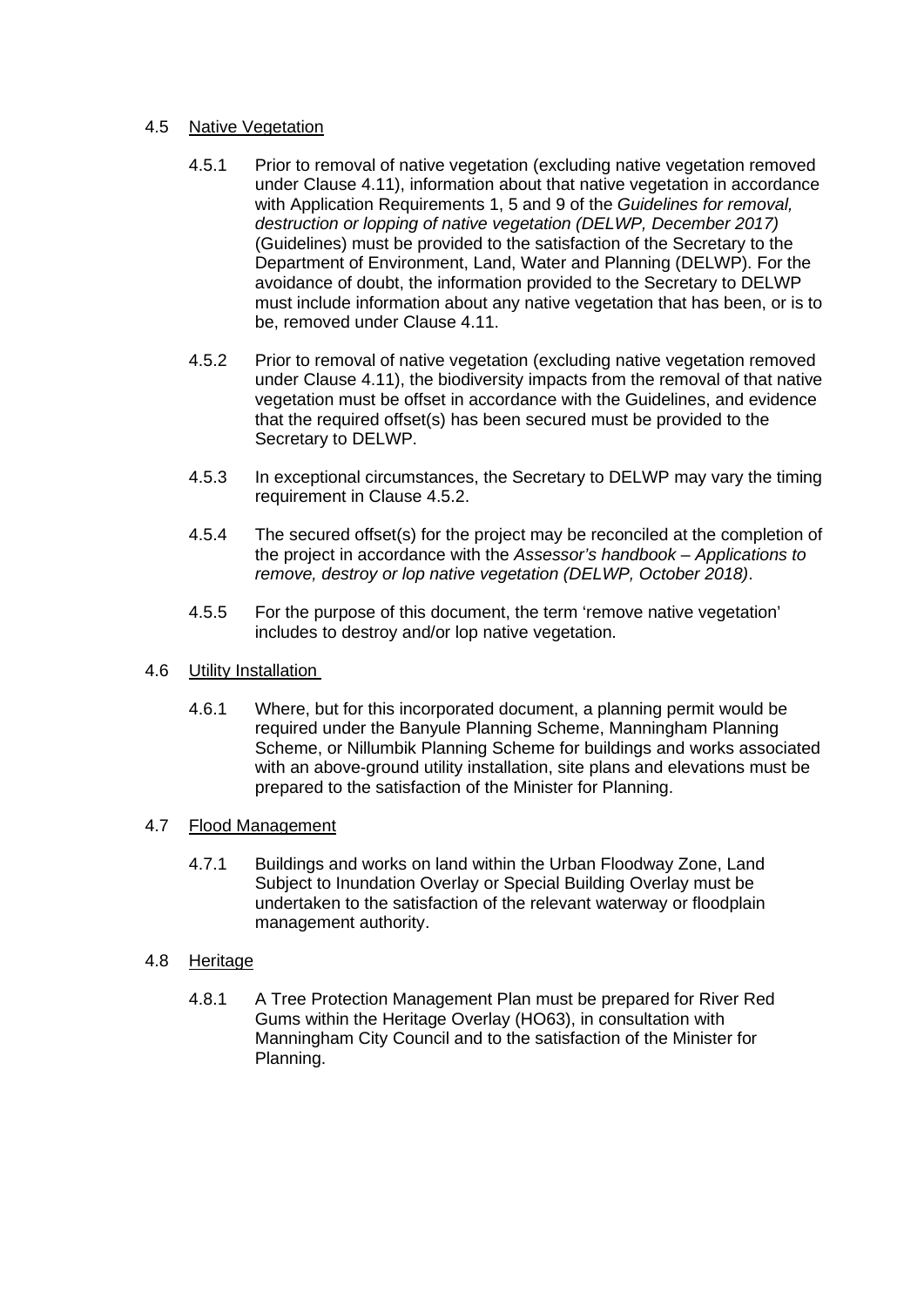### 4.9 Landscaping and urban design

- 4.9.1 An urban design and landscaping statement must be prepared in consultation with Banyule City Council, Manningham City Council, Nillumbik Shire Council and the project's Urban Design Advisory Panel and to the satisfaction of the Minister for Planning. The statement must demonstrate how the final design responds to the objectives and principles of the Northern Road Upgrade – Landscaping and Urban Design Strategy and the landscape character of the area, and include:
	- a. A landscape plan.
	- b. A design of the proposed retaining walls and any other urban design treatments.

#### 4.10 Other Conditions

- 4.10.1 Unless otherwise stated, the conditions set out in Clause 4 must be satisfied prior to the commencement of development. The conditions may be satisfied in separate components or stages of the project, however each condition must be satisfied prior to the commencement of development for that component or stage.
- 4.10.2 The plans and documentation required under Clause 4 may be amended from time to time to the satisfaction of the Minister for Planning or relevant approving authority. In deciding whether a plan or document is satisfactory or whether to consent to an amendment to a plan or document, the Minister for Planning or relevant approving authority, may seek the views of the councils, or any other relevant approving authority.
- 4.10.3 The use and development of land must be undertaken generally in accordance with this document and the plans and documentation prepared to the satisfaction of the Minister for Planning or relevant approving authority.

#### 4.11 Preparatory Buildings and Works

- 4.11.1 Preparatory buildings and works may commence on the land described in Clause 3 before the conditions set out in Clause 4 are satisfied.
- 4.11.2 Preparatory buildings and works include, but are not limited to:
	- a. Works, including vegetation removal, where, but for this incorporated document, a planning permit would not be required under the provisions of the planning scheme.
	- b. Investigating, testing and preparatory works to determine the suitability of land, and property condition surveys.
	- c. Construction and use of access points and working platforms.
	- d. Site establishment works including temporary site fencing and hoarding, site offices, and hardstand and laydown areas.
	- e. Construction, protection, modification, removal or relocation of utility services.
	- f. Establishment of environment and traffic controls, including designation of "no-go" zones.